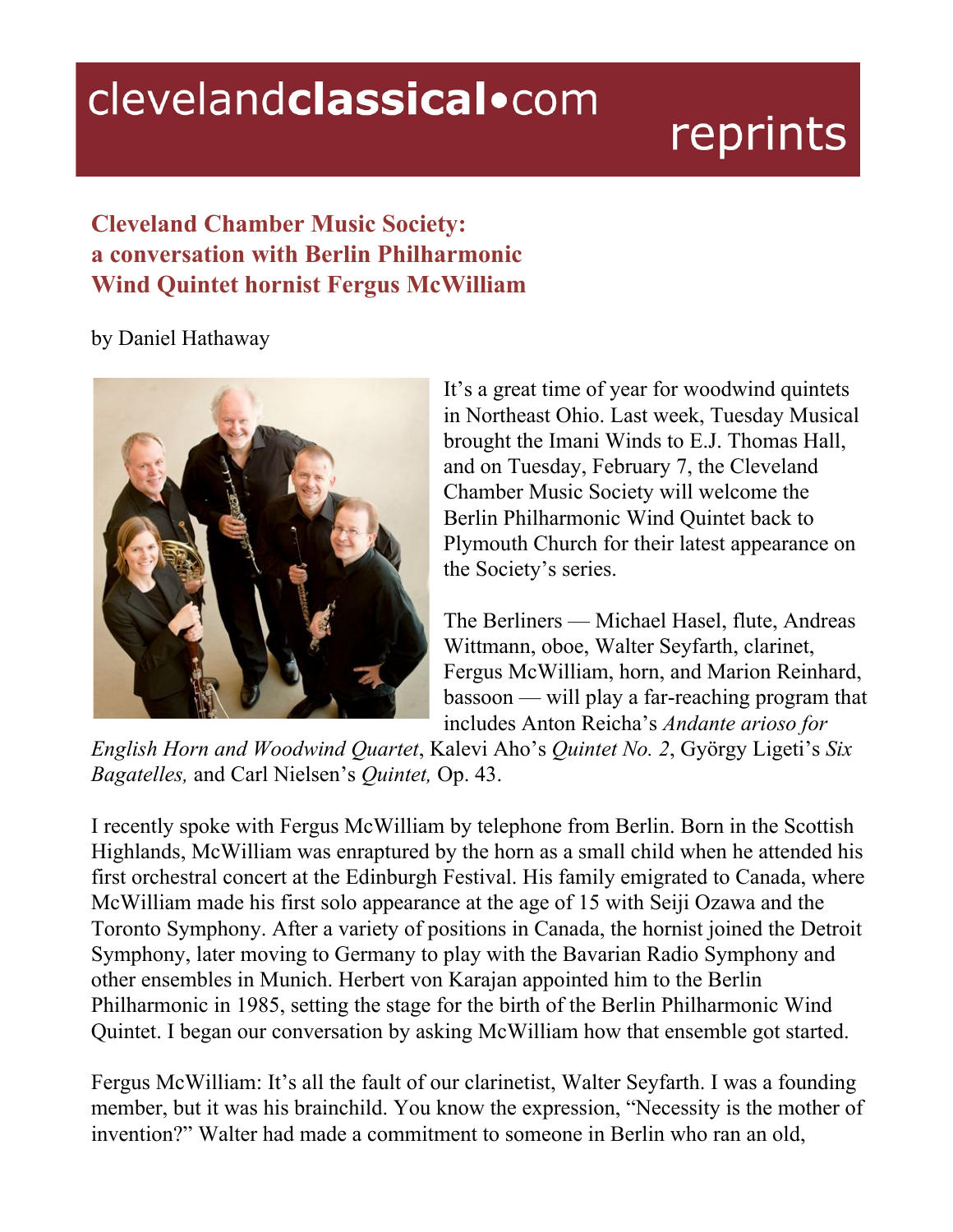Viennese-style coffee house that he would bring around some colleagues one Friday night to play after the theaters closed. That was the custom at the Einstein Kaffeehaus, and you'd get a free drink out of it. This was way back in the days in West Berlin when the Wall was still standing.

So Walter turned around one day in a rehearsal and talked to some of us wind players, and we agreed to play some wind quintet licks. There was absolutely no expectation that it was going to turn into anything more substantial. We were all very new in the Philharmonic and hardly knew each other, but the chemistry was immediately apparent. The audience loved it so much that they wanted us to come back and do a full-length concert there. We did, it was completely sold out, and one thing led to another. We've been going ever since. It's now been 28½ years.

*DH: You're about to embark on a United States tour that will take you to twelve cities in nineteen days.*

FMW: It's a challenging tour for us this time, one of our longest and busiest. We travel from the East to the West Coast, we're in Cleveland and Rochester on the north end of the country, and we get down to South Carolina. This will be our sixteenth tour to the States. Imagine!

#### *DH: And not your first appearance on the Cleveland Chamber Music Society series.*

FMW: Yes, I believe we first played at a church in the center of town. This may be the third time for us where the series is held now. It's a very loyal audience. We love playing for these people.

*DH: Anton Reicha's name appears all the time on woodwind quintet programs, but not with the piece you'll be playing next week.*

FMW: Reicha wrote three of these Andantes. They're absolutely gorgeous music. This one is a delightful intermezzo that features the English horn, an instrument Nielsen also uses in his *Quintet*.

Reicha and Danzi were the first composers to establish the sonorities of the wind quintet. Reicha was credited with having invented the idea, and Danzi came along with his wind quintets fifteen or twenty years later, continuing in the same tradition. As a result, their contributions were huge to later composers like Beethoven and Carl Maria von Weber, who were strongly influenced by Reicha and Danzi. So these guys really provided the palette and the tools that later composers were able to access. Our entire orchestral repertoire owes a great debt to both composers for their exploration of wind instruments.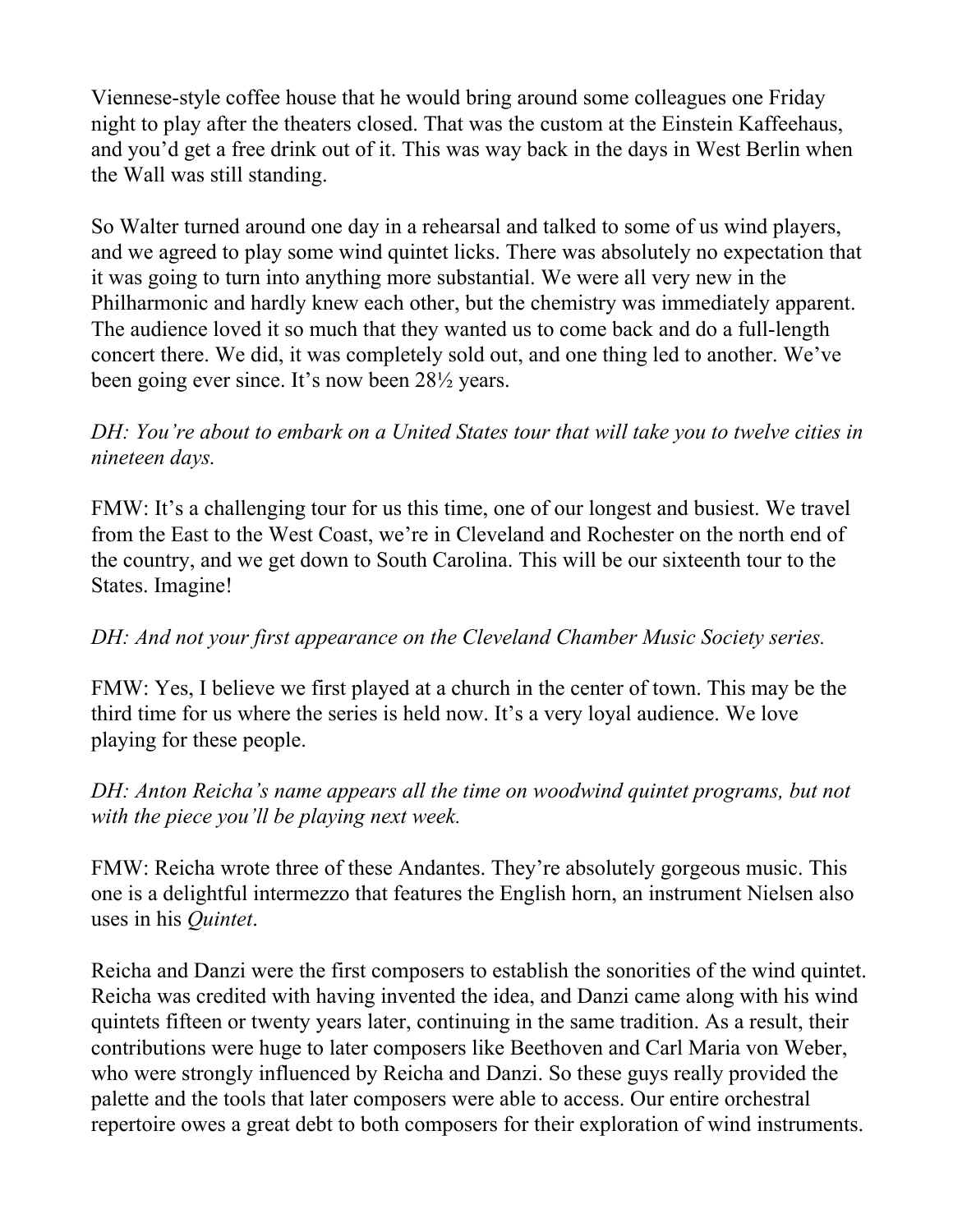#### *DH: Finnish composer Kalevi Aho isn't that well-known in the U.S.*

FMW: He's a very prolific composer who has written hundreds of works.

*DH: I was just looking at his opus list: 16 symphonies, 26 concertos, 5 operas...*

FMW: He works incredibly quickly, and he writes with a pencil on paper, not with a computer. It's amazing — music comes straight out of his head. Like Mozart, he can conceive of a piece in one flash and just write it down. Our record company, BIS in Sweden, has undertaken the huge project of recording all his works. They approached us, asking us to record the first quintet, which we did and that recording has yet to be released.

We brought the first Aho on tour to the U.S. and we experienced the remarkable success his music has with audiences in all kinds of places — small, rural communities or big, urbane venues. We've taken it to Korea, to England, to Germany — all kinds of different cultures — and everywhere we've gone, the piece has been a massive success. We were so thrilled with it that we agreed to commission a second quintet from him.



*DH: Did you commission the first quintet as well?*

FMW: No, and I'm not sure it was even a commission. It was performed once by a Finnish group who decided it was too difficult and put it aside. We love a challenge. We got it together and managed to perform it all over the place and recorded it for BIS as part of the Aho cycle. Aho was so pleased that he was willing to write a second one for us, and the two will be combined on a CD that's now in the editing process. I'm also being challenged by his horn concerto right now.